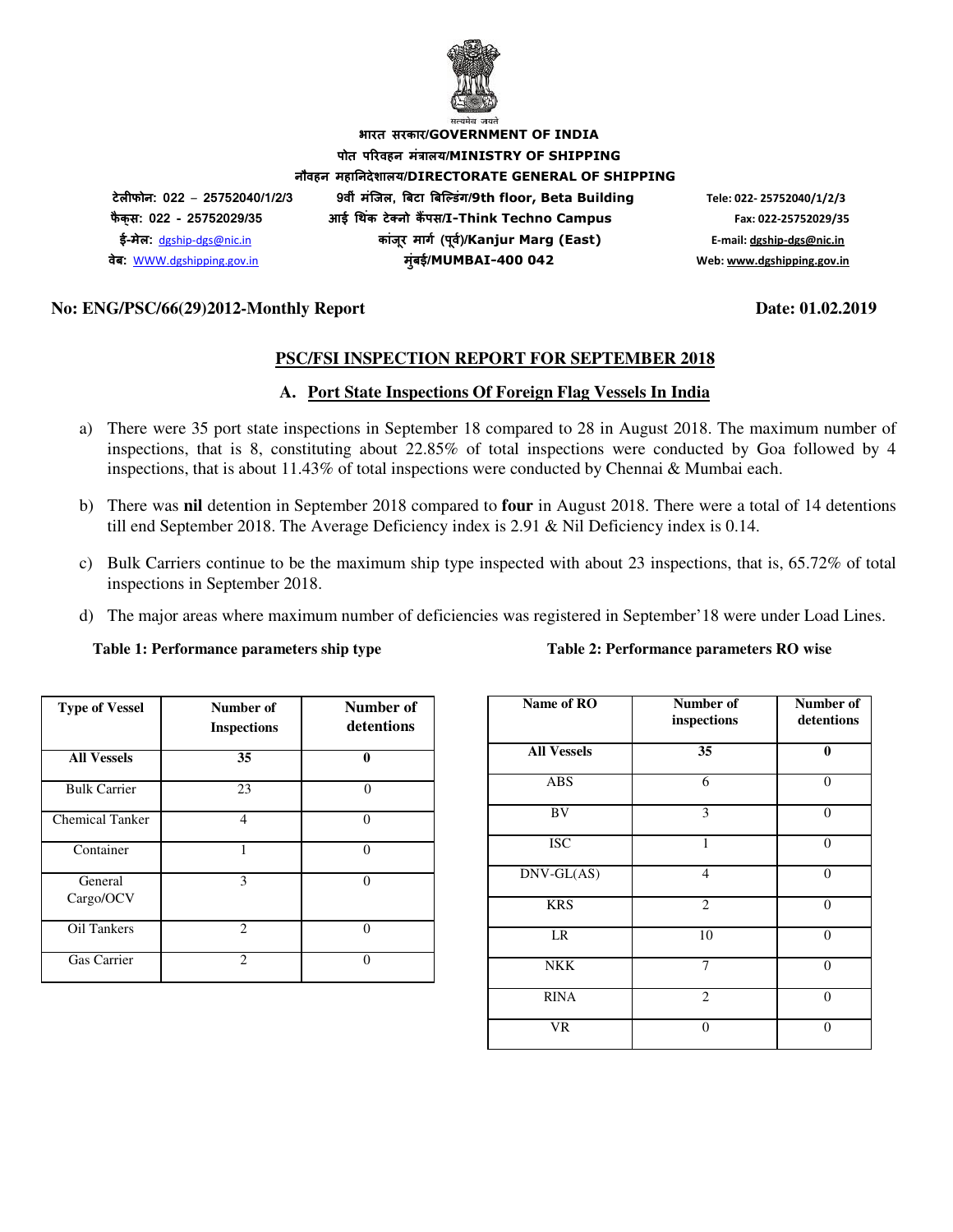### **Table 3: Deficiencies Break-up**

| Name of deficiencies                                | No. of Deficiencies |
|-----------------------------------------------------|---------------------|
| 01307 : Tables of working hours                     | 3                   |
| 01310: Signs, indications                           | 8                   |
| 01315 : Oil record book                             | 11                  |
| 02101 : Closing devices/watertight doors            |                     |
| 02107 : Ballast, fuel and other tanks               | 4                   |
| 02117 : Decks - corrosion                           | 21                  |
| 03107 : Doors                                       | 9                   |
| 03109 : Machinery space openings                    |                     |
| 04102 - Emergency fire pump & it's pipes            |                     |
| 04102 : Emergency fire pump and its pipes           |                     |
| 04103 : Emergency, lighting, batteries and switches | 6                   |
| 05114 : Reserve source of energy                    |                     |
| 07110 : Fire fighting equipment and appliances      |                     |
| 07126 : Oil accumulation in engine room             | 3                   |
| 07199: Other (fire safety)                          |                     |
| 08199: Other (alarms)                               | 3                   |
| 09205 : Safe means of access Shore - Ship           | 1                   |
| 09209: Electrical                                   | 6                   |
| 09210: Machinery                                    | 3                   |
| 09232 : Cleanliness of engine room                  | 2                   |
| 11117 : Lifebuoys incl. provision and disposition   | 4                   |
| 13101 : Propulsion main engine                      | 2                   |
| <b>Grand Total</b>                                  | 102                 |

### **B. Flag State Inspections Of Indian Flag Vessels**

- a) There were 31 Flag state inspections in September 18 compared to 54 in August 18. The maximum numbers of inspections, that is, 11 constituting about 35.48% of total inspections were conducted by Mumbai.
- b) The monthly performance trends of ships inspected between January-September 2018 indicates that after nil detentions in first three months of 2018, the detentions were on a rise with about 8 detentions in last 5 months; however, in September there was **nil detention**. The Average Deficiency ratio is 6.87 & Nil Deficiency ratio is 0.03.
- c) **Recognized Organizations**: IRS with 26 inspections has the highest number of single class ships inspected in September 2018
- d) **Owners/Managers**: SCI Ltd with 5 inspections has the highest number of ships inspected in September 2018.

| <b>Type of Ships</b>             | No. of Ships |
|----------------------------------|--------------|
| <b>Bulk Carrier</b>              |              |
| <b>Container Ship</b>            |              |
| General Cargo/Multi-Purpose Ship |              |
| <b>Offshore Service Vessel</b>   | З            |
| Oil Tanker                       |              |
| Other Types of Ship              | 10           |
| Passenger Ship                   |              |
| <b>Special Purpose Ship</b>      |              |
| Tugboat                          |              |
| <b>Grand Total</b>               |              |

#### **Table 1: Performance parameters ship type**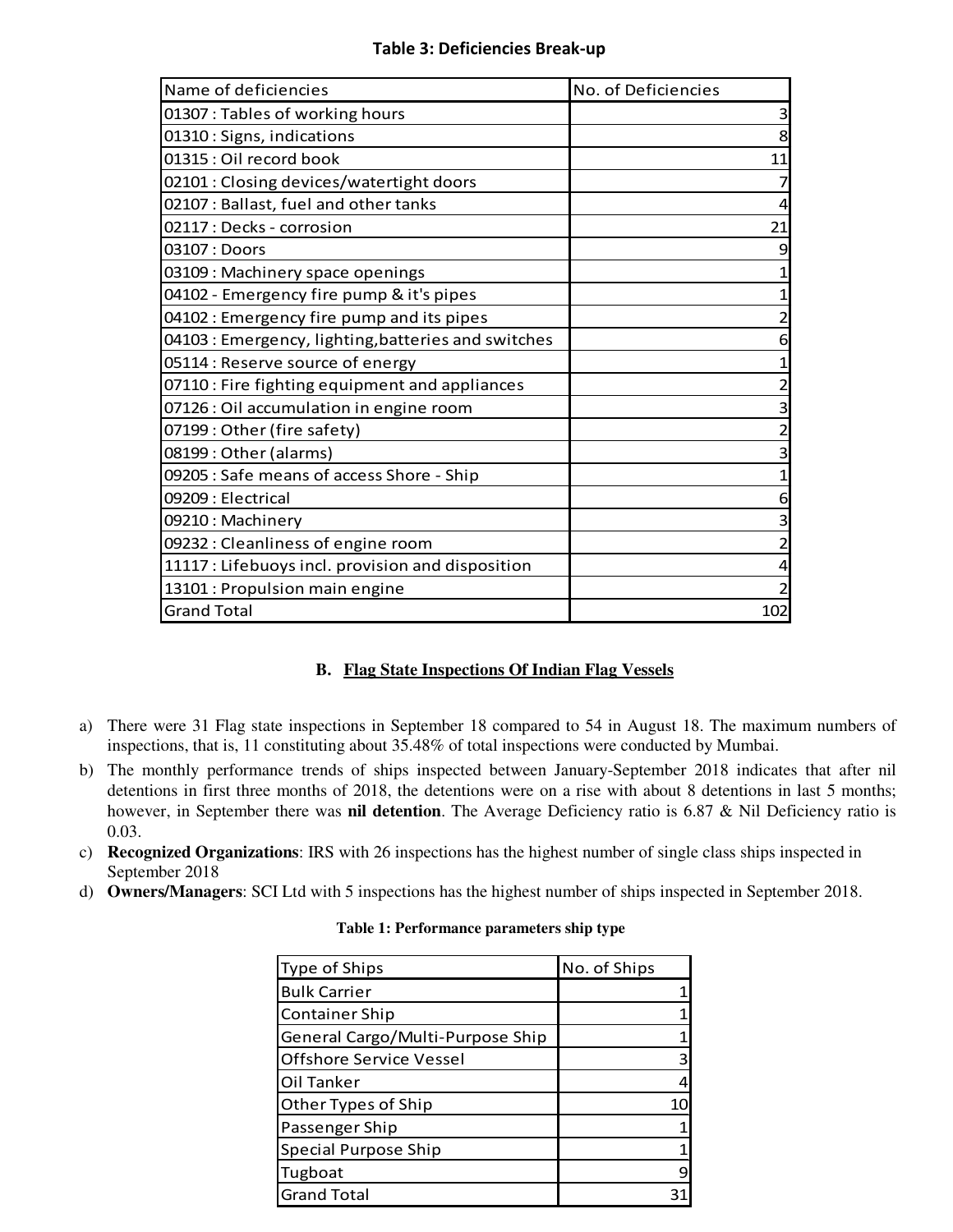| Recognized<br>Organization/s | Number of<br><b>Inspections</b> | Number of<br>detentions |
|------------------------------|---------------------------------|-------------------------|
| <b>IRS/ABS</b>               |                                 |                         |
| <b>IRS/BV</b>                |                                 |                         |
| <b>IRS/DNV</b>               | $\mathcal{D}_{\mathcal{A}}$     |                         |
| <b>IRS/LR</b>                |                                 |                         |
| <b>IRS/NK</b>                | ⋂                               |                         |
| <b>IRS</b>                   | 26                              |                         |

| Performance Parameters based upon ship type and age |                  |                  |                  |                  |                  |                  |                  |                  |  |
|-----------------------------------------------------|------------------|------------------|------------------|------------------|------------------|------------------|------------------|------------------|--|
| <b>Ship Type</b>                                    | $0-5$ yrs        |                  | $6-15$ yrs       |                  | 16-25 yrs        |                  |                  | $>$ 25 yrs       |  |
|                                                     | No. of<br>insps. | No. of<br>detns. | No. of<br>insps. | No. of<br>detns. | No. of<br>insps. | No. of<br>detns. | No. of<br>insps. | No. of<br>detns. |  |
| All Vessels                                         | 1                | 0                | 5                | $\mathbf{0}$     | 15               | $\mathbf{0}$     | 10               | 0                |  |
| <b>Bulk Carrier</b>                                 | $\Omega$         | $\mathbf 0$      | $\Omega$         | $\Omega$         | $\mathbf{1}$     | $\Omega$         | $\Omega$         | $\mathbf 0$      |  |
| OCV/General Cargo/Multi-<br>Purpose                 | $\mathbf{0}$     | $\mathbf 0$      | $\mathbf{1}$     | $\mathbf{0}$     | $\mathbf{0}$     | $\mathbf 0$      | $\mathbf{1}$     | $\mathbf 0$      |  |
| Off shore service vessels                           | $\mathbf{1}$     | $\mathbf{0}$     | $\Omega$         | $\mathbf{0}$     | $\mathbf{1}$     | $\Omega$         | $\mathbf{1}$     | $\mathbf 0$      |  |
| <b>Oil Tankers</b>                                  | $\mathbf 0$      | $\mathbf 0$      | $\mathbf 0$      | $\Omega$         | $\overline{4}$   | $\mathbf{0}$     | $\Omega$         | $\mathbf 0$      |  |
| <b>Container Vessels</b>                            | $\Omega$         | $\Omega$         | $\Omega$         | $\Omega$         | $\mathbf{1}$     | $\Omega$         | $\Omega$         | $\Omega$         |  |
| Passenger Vessels                                   | $\Omega$         | $\Omega$         | $\mathbf{1}$     | $\Omega$         | $\Omega$         | $\Omega$         | $\Omega$         | $\mathbf 0$      |  |
| <b>Gas Carrier</b>                                  | $\mathbf 0$      | $\mathbf 0$      | $\mathbf 0$      | $\Omega$         | $\overline{0}$   | $\Omega$         | $\Omega$         | $\mathbf 0$      |  |
| <b>Tug Boats</b>                                    | $\mathbf 0$      | $\mathbf 0$      | $\overline{2}$   | $\mathbf 0$      | 4                | 0                | 3                | $\mathbf 0$      |  |
| Other Type of Ships                                 | $\mathbf 0$      | $\mathbf 0$      | $\mathbf{1}$     | 0                | 4                | $\mathbf 0$      | 5                | 0                |  |
| MODU or FPSO                                        | $\mathbf 0$      | 0                | $\mathbf 0$      | 0                | $\mathbf 0$      | $\mathbf 0$      | $\mathbf 0$      | $\mathbf 0$      |  |

### **Table 2: Performance parameters RO wise**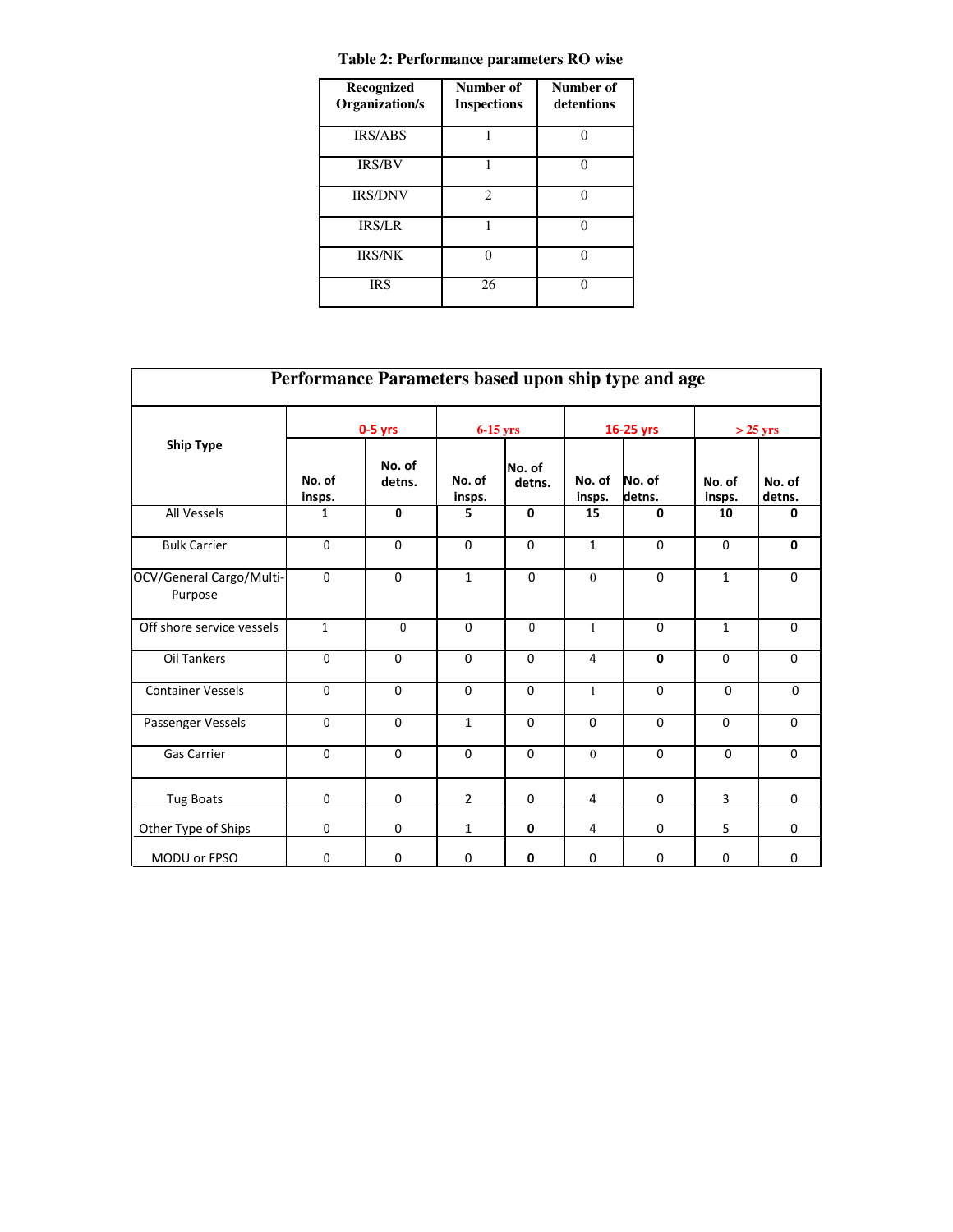### **Performance of vessels: Based on ship type and size**

| Vessels<500GT                   | No. of insps. | No. of<br>detns. |
|---------------------------------|---------------|------------------|
| All Vessels inspected $<$ 500GT | 14            |                  |
| Special Purpose                 |               |                  |
| Other Cargo Vessel              | 3             |                  |
| Passenger Ships                 |               |                  |
| Tug Boats                       | Q             |                  |

| $Vessels >= 3000gt$                     | No. of insps. | No. of<br>detns. |
|-----------------------------------------|---------------|------------------|
| All Vessels inspected $\ge$ =<br>3000GT | 12            | $\Omega$         |
| <b>Bulk Carrier</b>                     | 1             | $\theta$         |
| Container                               | 1             | $\Omega$         |
| <b>OSV</b>                              | 2             | $\theta$         |
| <b>MODU</b> of FPSO                     |               | $\Omega$         |
| Oil Tanker                              | 4             | $\theta$         |
| Other Type of Ships                     | 4             | $\Omega$         |
| Passenger Ship                          |               |                  |

| Vessels >= $500GT$ &< $3000gt$             | No. of insps. | No. of<br>detns. |
|--------------------------------------------|---------------|------------------|
| All Vessels inspected >=500GT<br>&< 3000GT | 5             | A                |
| <b>Bulk Carrier</b>                        | 0             | 0                |
| <b>Gas Carrier</b>                         | $\Omega$      |                  |
| General Cargo                              |               | $\Omega$         |
| <b>OSV</b>                                 |               | 0                |
| Oil Tanker                                 | 0             | 0                |
| Other Type of Ships                        | 3             |                  |
| Passenger Ships                            | 0             |                  |

# **Performance of Indian Shipping Companies**

| <b>Name of companies</b>                       | No. of Ships Inspected |
|------------------------------------------------|------------------------|
| Polestar Maritime Ltd                          |                        |
| Ambuja Cement Ltd                              |                        |
| Ambuja Cements Limited                         |                        |
| AZA Shipping Pvt Ltd.                          |                        |
| Comaco                                         |                        |
| Crowley Accord Marine Management Private Ltd   |                        |
| Dawn Shipping Pvt Ltd                          |                        |
| Dredging Corporation Of India Ltd              |                        |
| Hind Offshore Pnt. Ltd.                        |                        |
| ITT Shipping Pvt. Ltd.                         |                        |
| Khattar Marine Services Pyt Ltd                |                        |
| Ocean Sparkle Limited                          |                        |
| Ocean Sparkle Ltd                              |                        |
| Ocean Sparkle Ltd, Hyderabad                   |                        |
| P.Surya Rao                                    |                        |
| Sea Sparkle Harbour Services Ltd               |                        |
| Seamec Limited                                 |                        |
| Silver Port Services Pvt. Ltd.,                |                        |
| Svs Marine Services Pvt Ltd                    |                        |
| Synergy Oceanic Services India Pvt.Ltd         |                        |
| TW Ship Management Private Limited             |                        |
| Tag Offshore Limited                           | 1                      |
| The Shipping Corporation Of India Ltd., Mumbai | 5                      |
| Vanoord India Pvt.Ltd                          |                        |
| Vinayak Marine Services Pvt. Ltd.,             |                        |
| <b>Grand Total</b>                             | 31                     |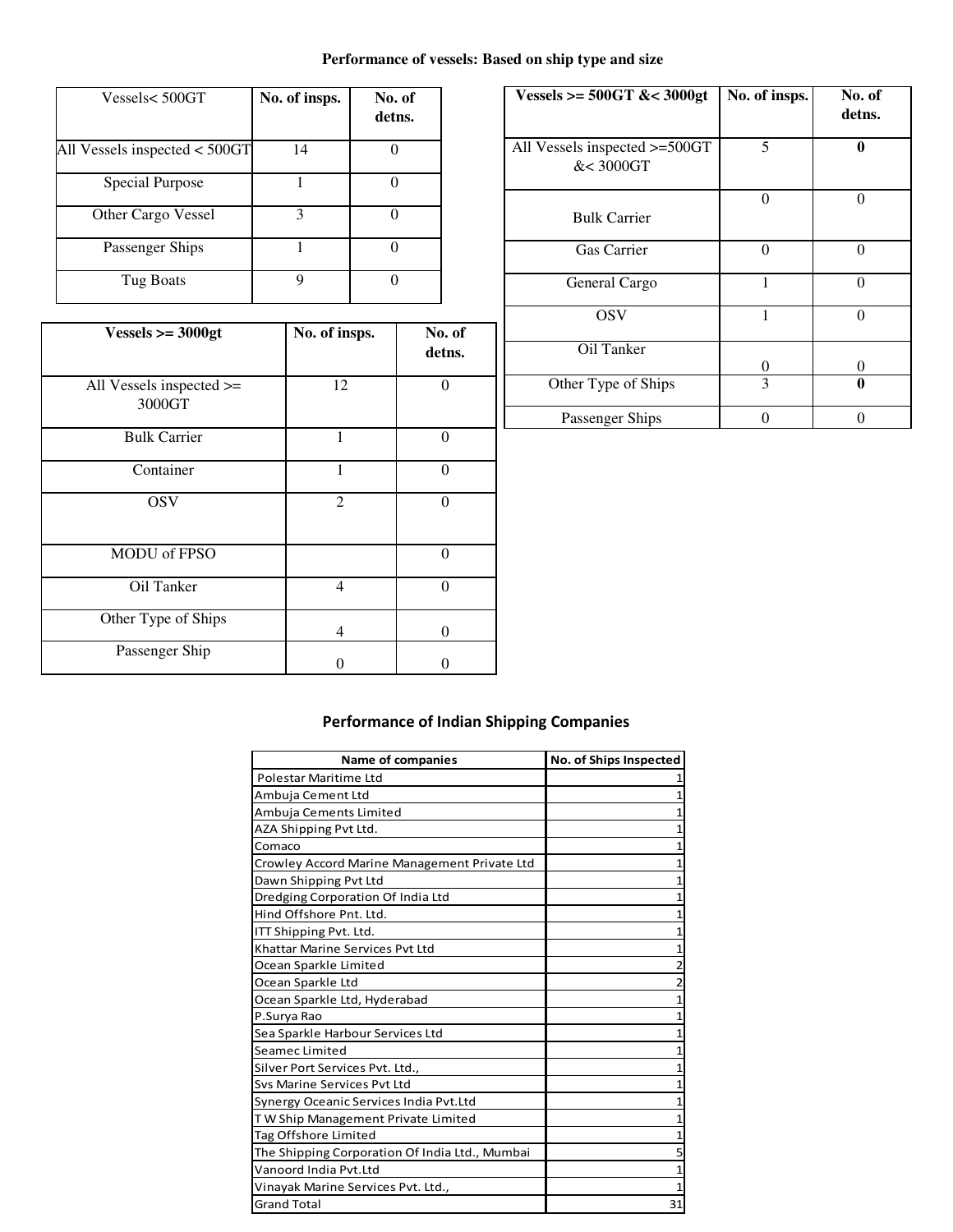# **Types of deficiencies**

| <b>Type of Deficiencies</b>                             | No. of deficiencies |
|---------------------------------------------------------|---------------------|
| 01122 : International ship security certificate         | 14                  |
| 01123 : Continuous synopsis record                      | 27                  |
| 01134 : Other (certificates)                            | 12                  |
| 01216 : Other (STCW)                                    | 5                   |
| 01305 : Log-books/compulsory entries                    | 20                  |
| 01307 : Tables of working hours                         | 7                   |
| 01310: Signs, indications                               | 14                  |
| 01323 : Fire safety operational booklet                 | 16                  |
| 02101 : Closing devices/watertight doors                |                     |
| 02117 : Decks - corrosion                               | 3                   |
| 02126 : Cargo tank vent system                          | 18                  |
| 03102 : Freeboard marks                                 | 8                   |
| 03105 : Covers (hatchway-, portable-, tarpaulins, etc.) | 3                   |
| 03115: Other (load lines)                               | 4                   |
| 04102 : Emergency fire pump and its pipes               | 14                  |
| 04103 : Emergency, lighting, batteries and switches     | 6                   |
| 05115 : Radio log (diary)                               | 4                   |
| 07105 : Fire doors/openings in fire-resisting divisions | 8                   |
| 07113 : Fire pumps and its pipes                        |                     |
| 09102 : Dirty, parasites                                | 6                   |
| 09205 : Safe means of access Shore - Ship               | 4                   |
| 09209 : Electrical                                      | 5                   |
| 10105 : Magnetic compass                                |                     |
| 11117 : Lifebuoys incl. provision and disposition       |                     |
| 14502: Placards                                         |                     |
| <b>Grand Total</b>                                      | 213                 |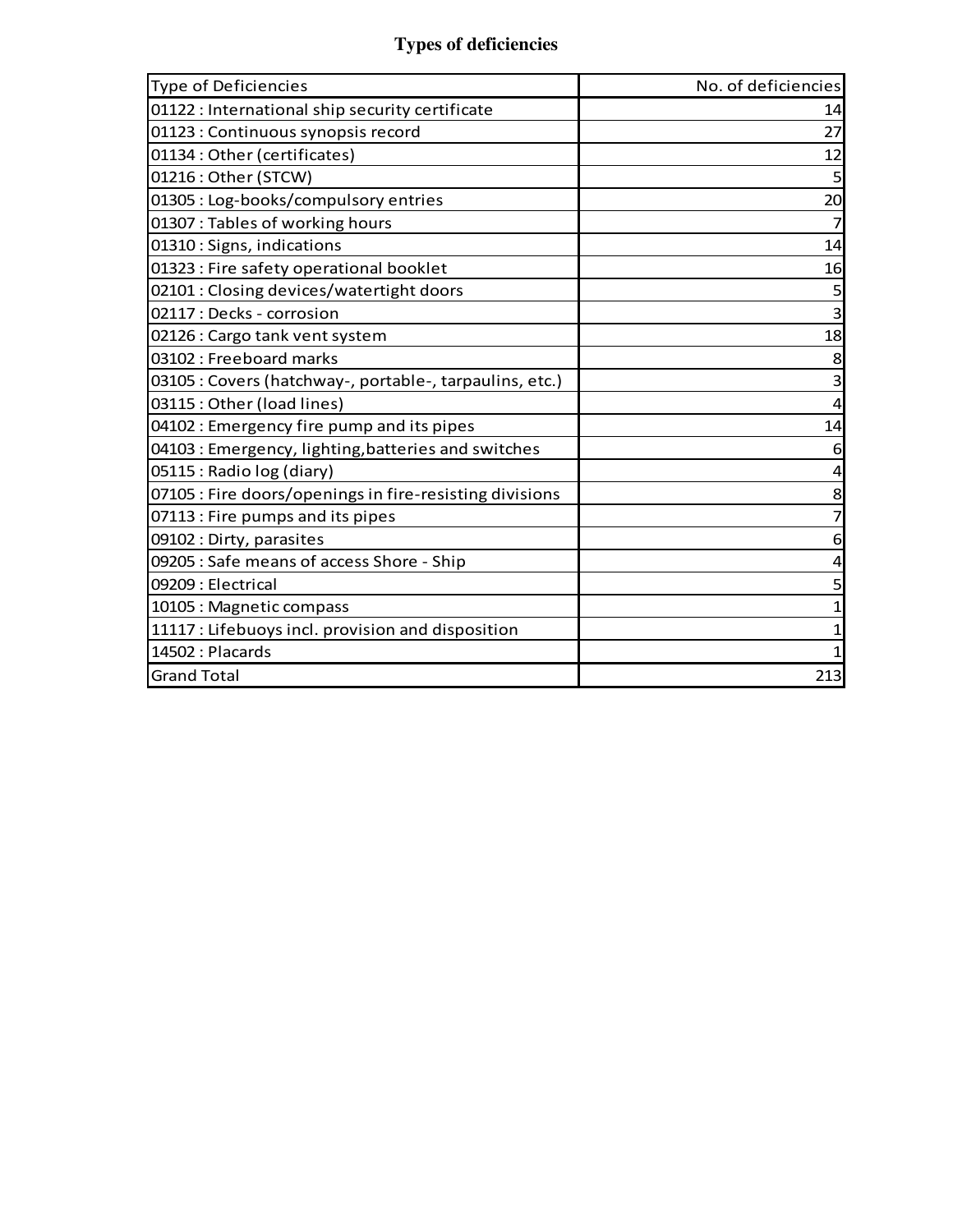#### **C. Port State Inspection of Indian Flag Vessels Abroad**

- a) There was a total of 16 Indian Flag vessels inspected in September 2018 in 7 regional MOU/ PSC regimes.
- b) There was **one** detention in September 2018 taking overall detentions in calendar year 2018 till end of September to 6 detentions. The Average Deficiency index is 2.38 & Nil Deficiency index is 0.62.
- c) Among the entire PSC regime, with 2 or more inspections, the best performance was that in **Tokyo** MOU with 5 inspections.
- d) Areas with highest deficiencies: Ship Documentations.
- e) Detained Vessels

| <b>Name of Vessel</b> | IMO No. | Age/Type     | $\cap$ T | <b>RO/Flag</b> |
|-----------------------|---------|--------------|----------|----------------|
|                       |         | 22/Container |          |                |
| Paul Abrao            | 9135925 | Ship         | 5929     | IRS India      |

f**) Corrective and Preventive Action:** Master and Chief Engineer were called to the directorate and were given verbal warning.

| <b>Regional MOU/PSC</b><br><b>Regime</b> | Number of<br><b>Inspections</b> | Number of<br>detentions |
|------------------------------------------|---------------------------------|-------------------------|
| <b>Black Sea</b>                         | 1                               | ∩                       |
| <b>IOMOU</b>                             | 4                               |                         |
| Mediterranean MOU                        |                                 |                         |
| Riyadh                                   | $\mathfrak{D}$                  |                         |
| Tokyo                                    | $\overline{\phantom{0}}$        |                         |
| <b>USCG</b>                              | 1                               | ∩                       |
| Vina-Del-Mer                             | $\mathfrak{D}$                  |                         |

#### **Performance under various PSC regimes**

#### **Performance based upon ship type and age**

| <b>Type of Vessel</b>               | Number of<br><b>Inspections</b> | Number of<br>detentions |
|-------------------------------------|---------------------------------|-------------------------|
| <b>Bulk Carrier</b>                 |                                 |                         |
| 0-5 Years                           | 0                               | 0                       |
| 5-15 Years                          | 5                               | 0                       |
| >15 Years                           | 0                               | 0                       |
| <b>Special Purpose</b><br>0-5 Years | 1                               | 0                       |
| 5-15 Years                          | 0                               | 0                       |
| >15 Years                           | 0                               |                         |

| <b>Type of Vessel</b> | No. of<br><b>Inspections</b> | No. of<br><b>Detentions</b> |
|-----------------------|------------------------------|-----------------------------|
| Container             |                              |                             |
| 0-5 Years             | $\theta$                     | $\theta$                    |
| 5-15 Years            | 1                            | 0                           |
| >15 Years             | 1                            | 1                           |
| <b>GAS CARRIER</b>    |                              |                             |
| 0-5 Years             | $\theta$                     | $\theta$                    |
| 5-15 Years            | 2                            | 0                           |
| >15 Years             | $\mathbf{1}$                 | 0                           |
| <b>Oil Tanker</b>     |                              |                             |
| 0-5 Years             | $\theta$                     | $\theta$                    |
| 5-15 Years            | 5                            | $\theta$                    |
| >15 Years             | 0                            | $\theta$                    |